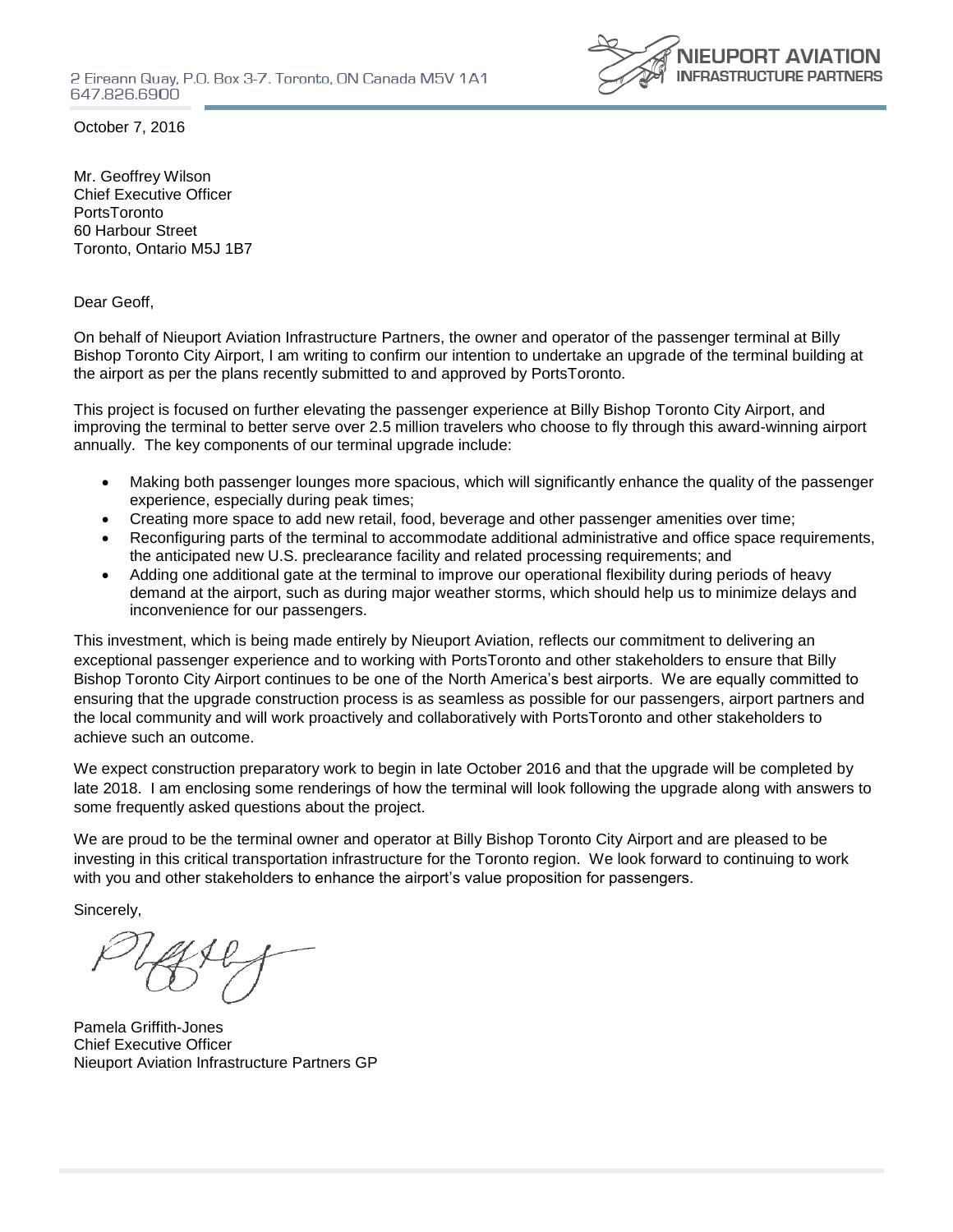

# Upgrade Rendering

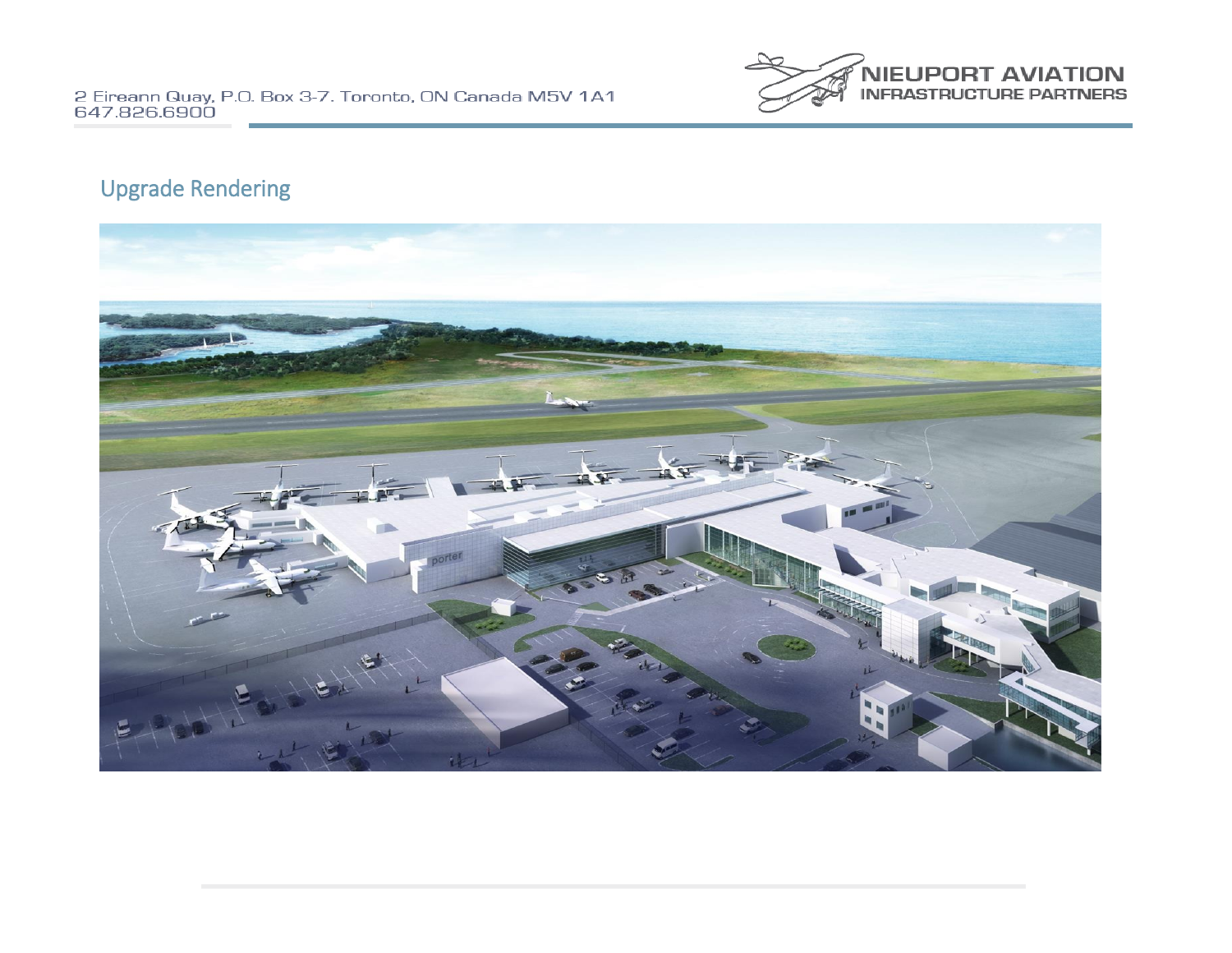2 Eireann Quay, P.O. Box 3-7. Toronto, ON Canada M5V 1A1<br>647.826.6900



# Drawing Layouts - 1st Floor

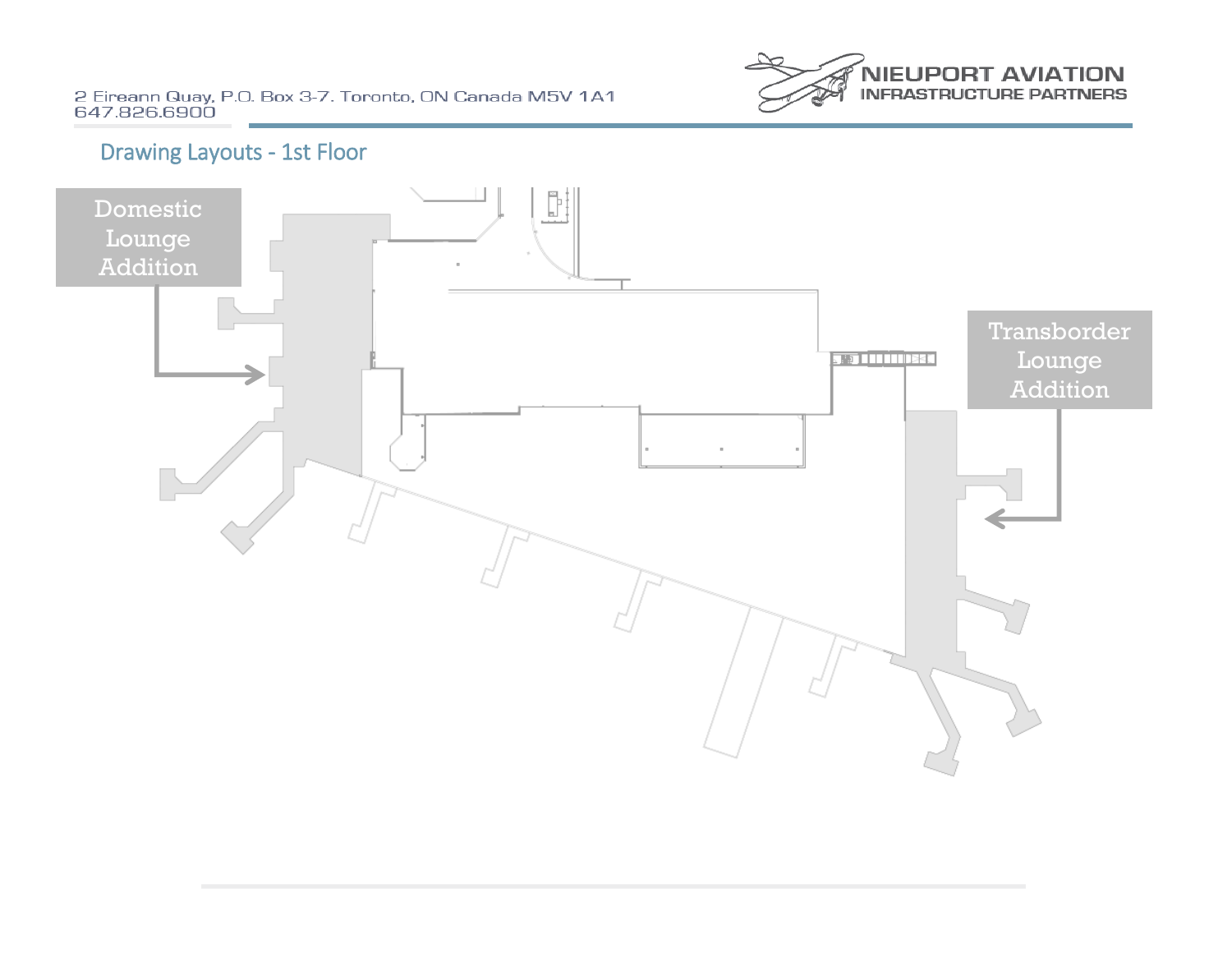2 Eireann Quay, P.O. Box 3-7. Toronto, ON Canada M5V 1A1<br>647.826.6900



# Drawing Layouts - 2<sup>nd</sup> Floor

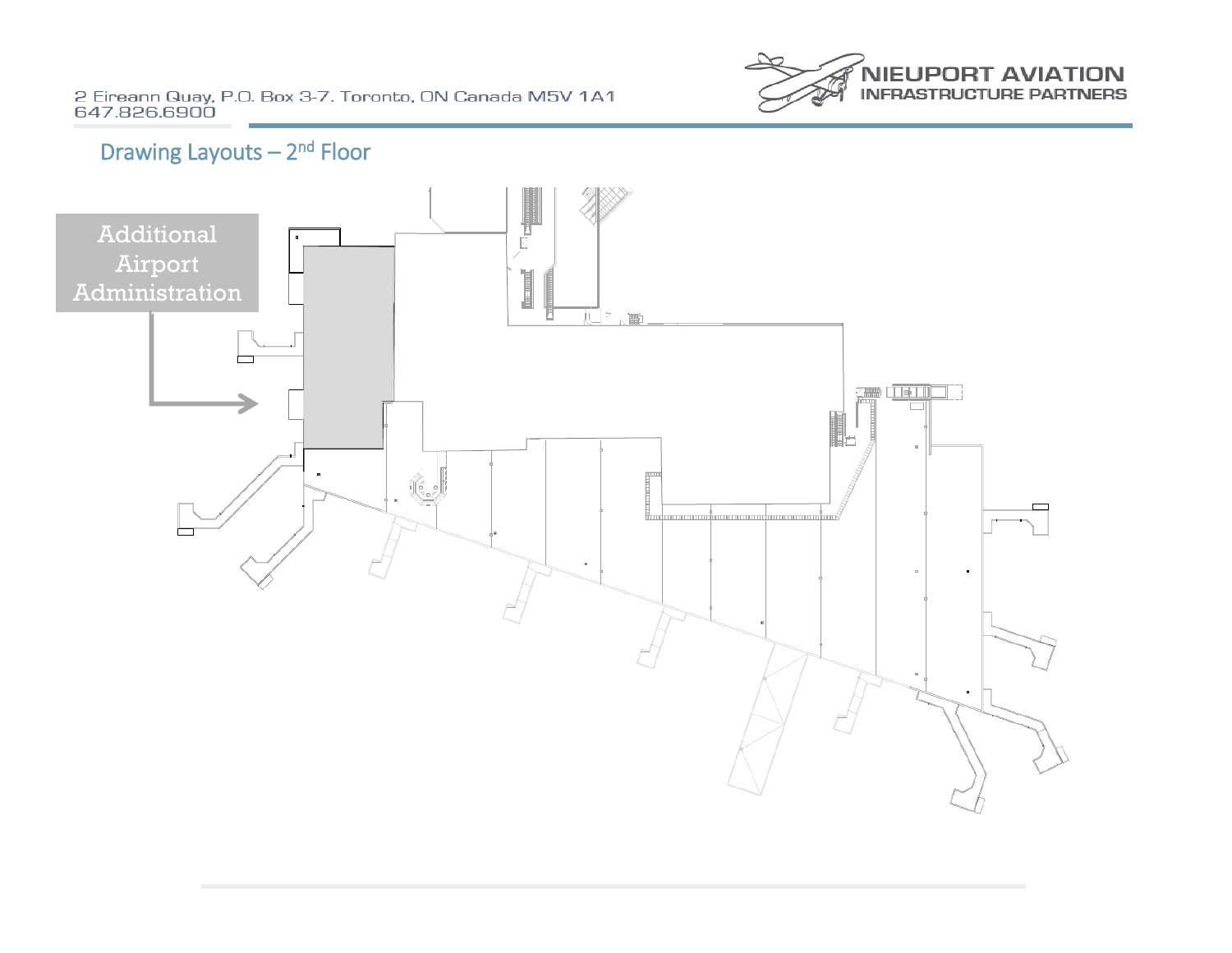

# **Nieuport Aviation Terminal Upgrade – Questions and Answers**

#### **1. What are the changes planned and why?**

- Our upgrade project is about further elevating the passenger experience at Billy Bishop Toronto City Airport, and helping the terminal to better accommodate the 2.5 million travellers who fly through Billy Bishop today.
- We are making the passenger lounges even more spacious, which will significantly enhance comfort and the quality of the passenger experience, especially during peak times.
- This project will also create room to add new retail, food, beverage and other passenger amenities over time, something our passengers tell us they are eager to see.
- Notably, the upgrade will reconfigure parts of the terminal to accommodate the anticipated new U.S. preclearance facility and related processing requirements,
- Finally, the project will include adding one more gate at the terminal, bringing the total to 11, to improve our operational flexibility during periods of heavy demand at the airport, such as during major weather storms, which should help us to minimize delays and inconvenience for our passengers.

#### **2. How much additional space is being added?**

 Approximately 2500 square metres of space will be added to the terminal, which will be a 20% increase. Most of this new space will be in the passenger lounges to help us better serve the 2.5 million passengers who fly through Billy Bishop Airport. Some new space will also be created for office, administrative and commercial requirements.

#### **3. How much will this cost**?

 This investment, which is being made entirely by Nieuport Aviation, reflects our commitment to delivering an exceptional passenger experience and to working with PortsToronto and our other partners to ensure Billy Bishop Airport continues to be one of the North America's best airports.

#### **4. Why are the changes being undertaken now?**

- Since Nieuport Aviation acquired the terminal in January 2015, we have been evaluating ways to make the passenger experience even more comfortable and convenient.
- Since then, we have identified a number of opportunities to further improve the terminal and have completed the necessary studies.
- Now that our design and construction plans have been approved by PortsToronto, we are ready to get to work.
- Billy Bishop Airport is critical transportation infrastructure for the city of Toronto and surrounding region, and we are delighted to be investing in its future.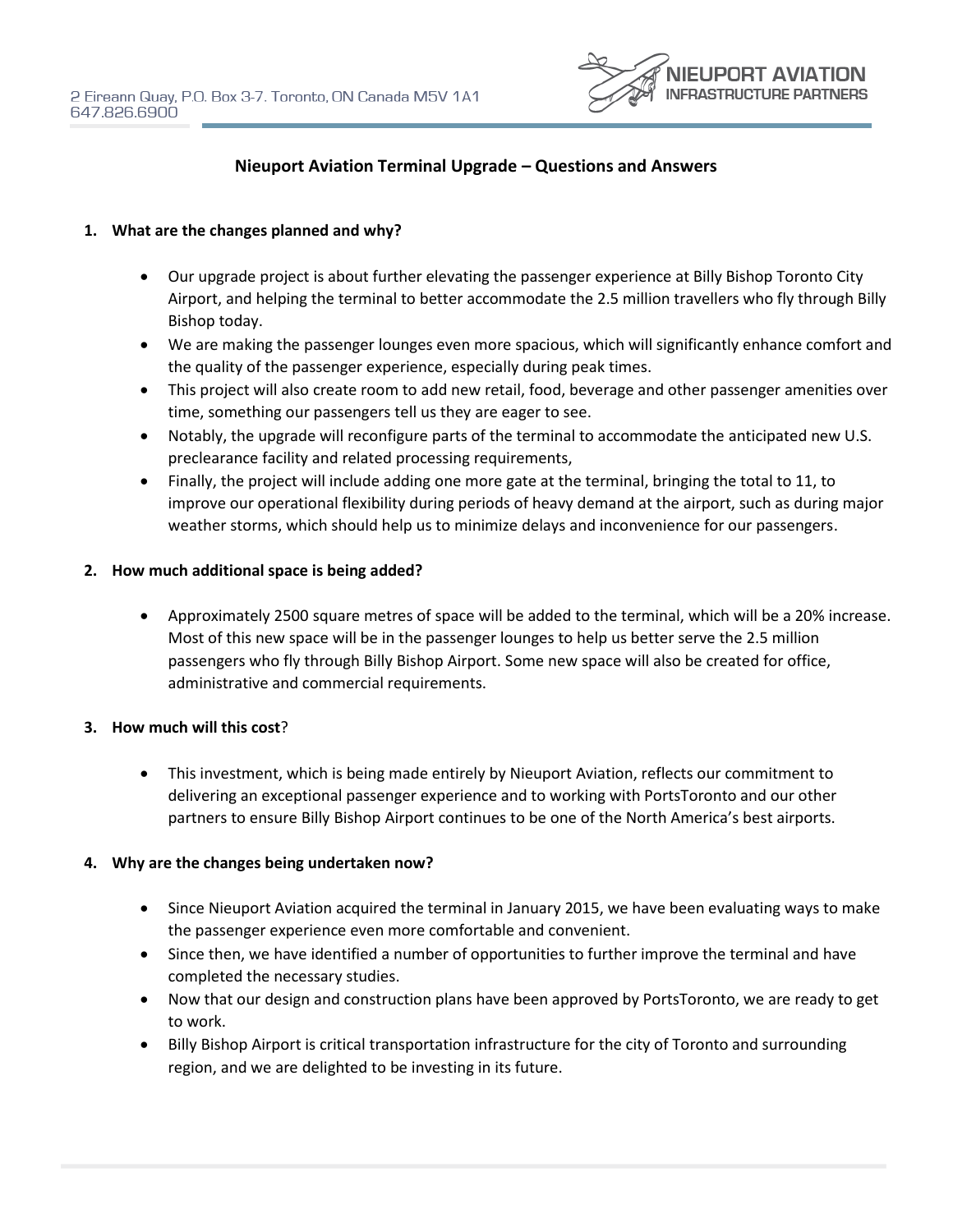

# **5. What kind of changes are planned for retail, dining and other passenger amenities?**

- Billy Bishop Airport is consistently recognized as one of the best airports in North America, and we are excited to have the opportunity to diversify and further improve the retail, dining and other passenger amenities available in the terminal
- Our passengers are passionate about Billy Bishop Airport and have shared a lot of feedback about what they value in their airport.
- We have recently completed passenger research which will form the basis of our retail, food and beverage program and services strategy, and look forward to building on the airport's great reputation and customer value proposition.

## **6. What level of growth are you designing these changes for?**

- This upgrade project is about catching up to current passenger levels, and improving the convenience and comfort of the overall travel experience.
- Billy Bishop Airport is a critical transportation structure for the city of Toronto and surrounding region, and we expect passenger demand to continue to grow at a modest pace in the years ahead as per Ports Toronto's "managed growth" strategy.

## **7. What is the timing of the U.S. Pre Clearance Facility?**

- Prime Minister Trudeau and President Obama agreed in March 2016 that Billy Bishop Airport will be included in the U.S. Pre Clearance expansion plans.
- Discussions are now underway to implement this new facility, which requires Billy Bishop Airport to satisfy various terms and conditions and for designs to be reviewed and approved by U.S. Customs and Border Protection.
- In the meantime, we will undertake certain enabling works to prepare for construction work, which will only begin following the conclusion of these discussions.

## **8. How will the upgrade work affect those passengers using the terminal?**

- Billy Bishop Airport's value proposition is based on ease of access, speed, service and convenience, and exceeding the expectations of our passengers is a top priority for us in all we do.
- Working closely with PortsToronto and our many airport partners, our goal is to minimize the impact of construction activities on our passengers so that the experience of passing through the terminal will be as seamless and as comfortable as possible.
- We will work with PortsToronto to plan and coordinate specific activities and will also be keeping passengers up to date on our work.